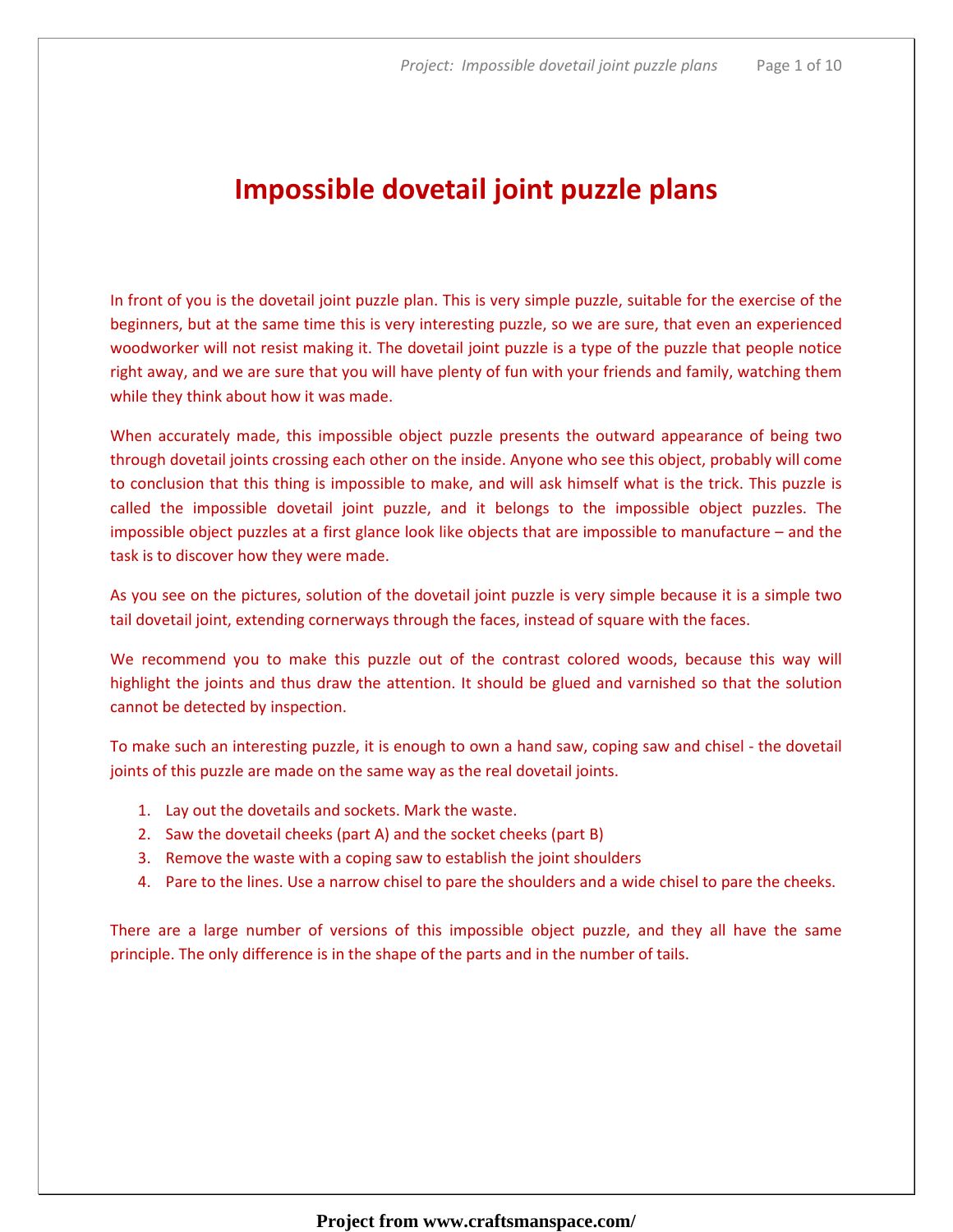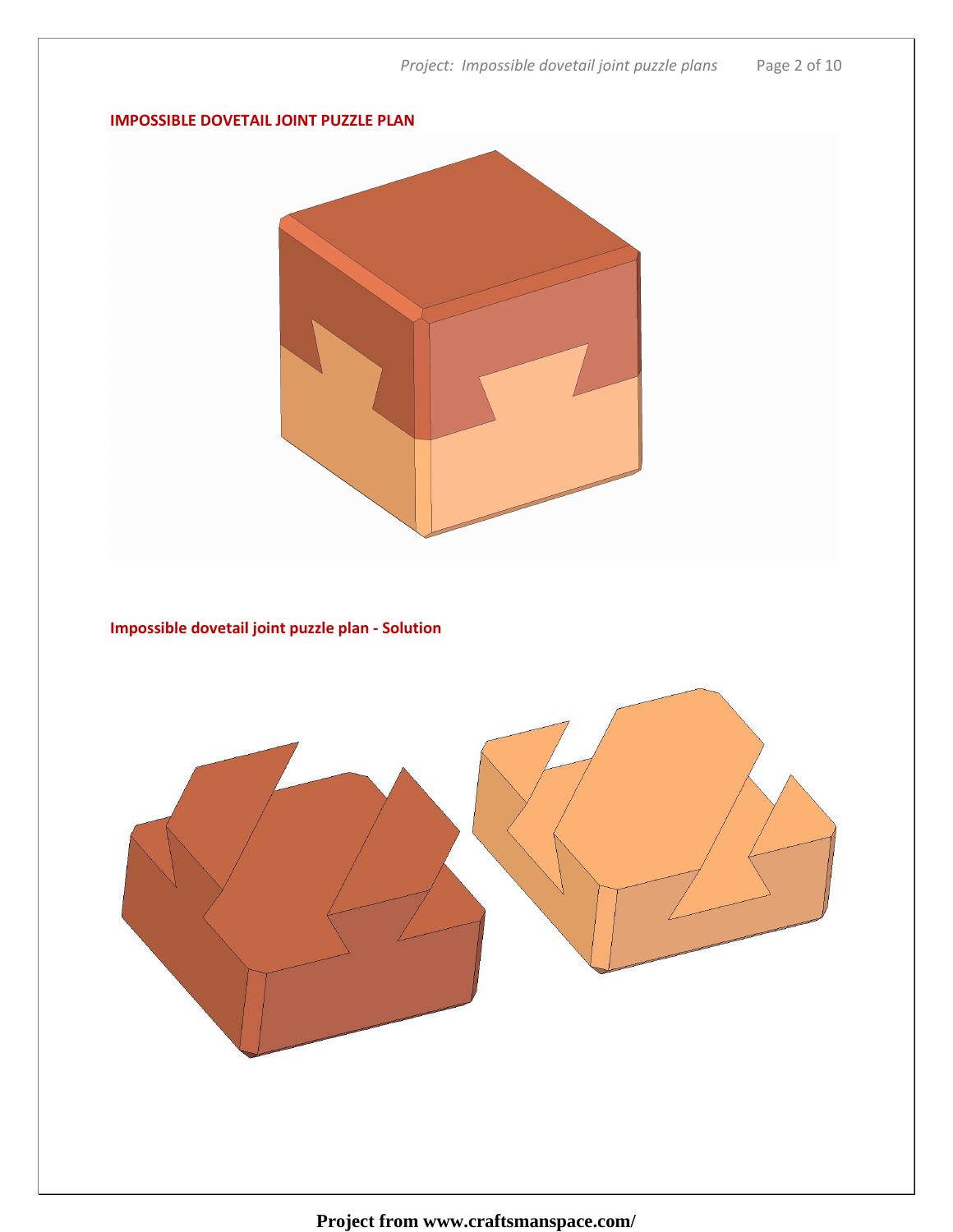Project: Impossible dovetail joint puzzle plans Page 3 of 10

# Impossible dovetail joint puzzle plan - Part 1

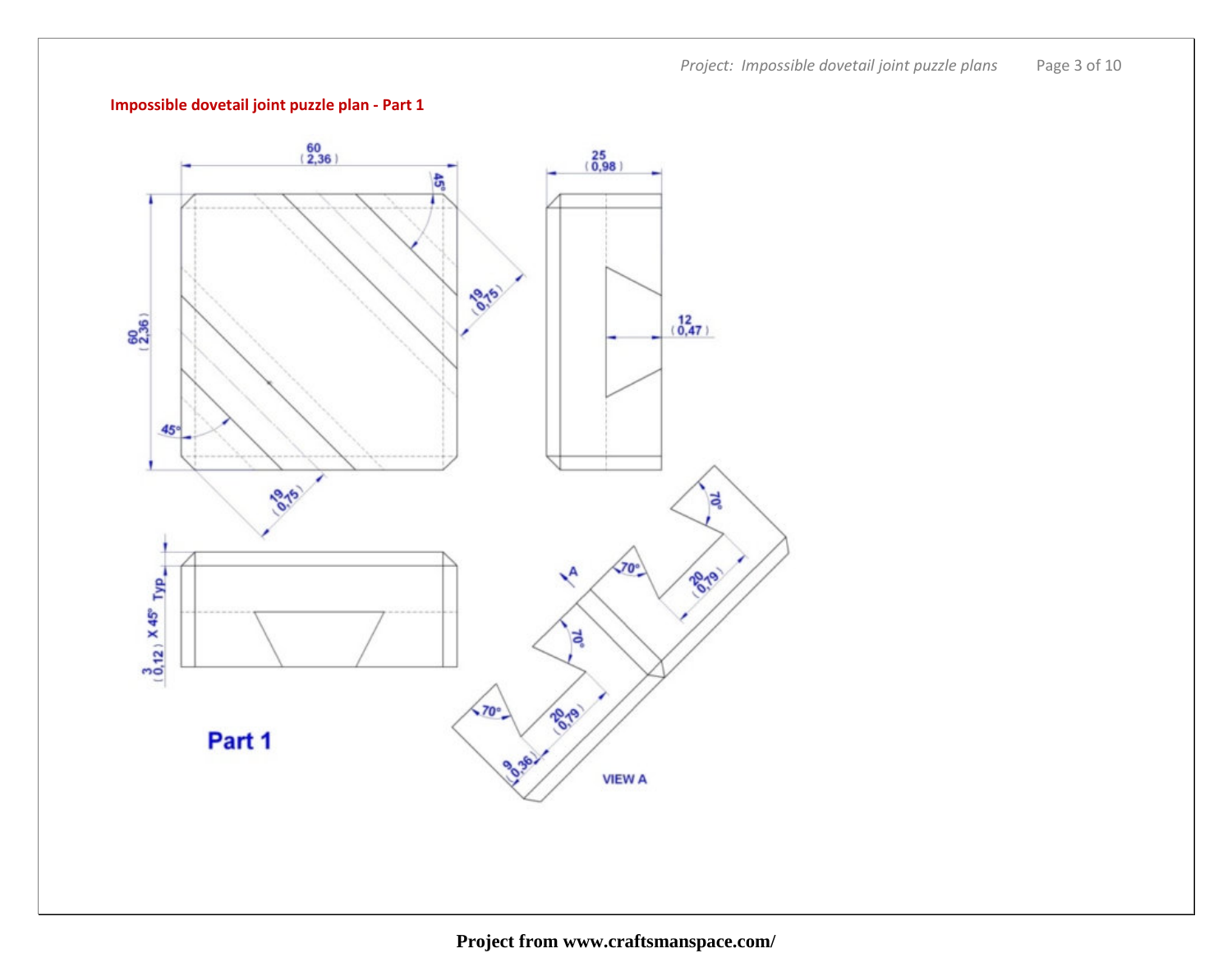Project: Impossible dovetail joint puzzle plans Page 4 of 10

# Impossible dovetail joint puzzle plan - Part 2

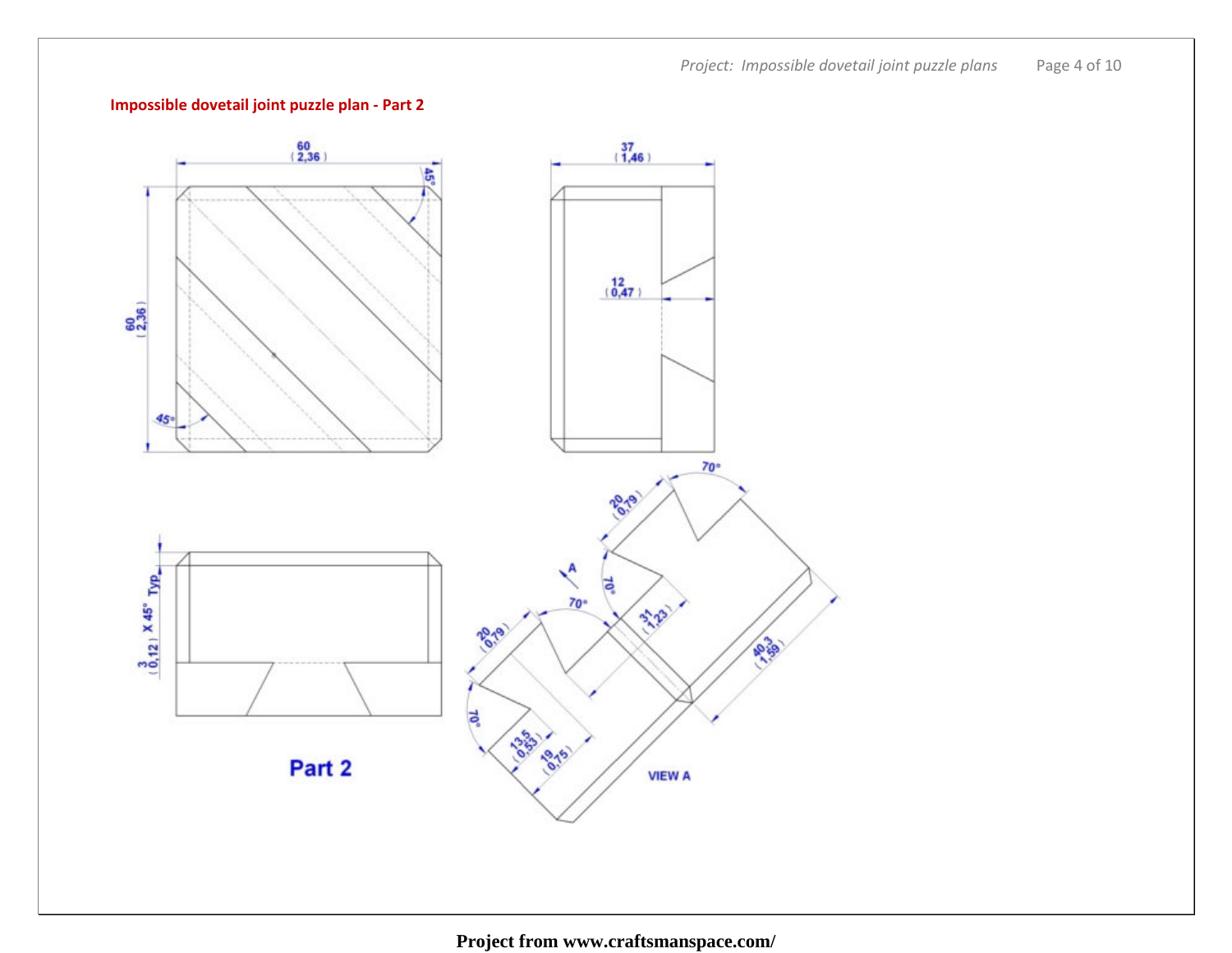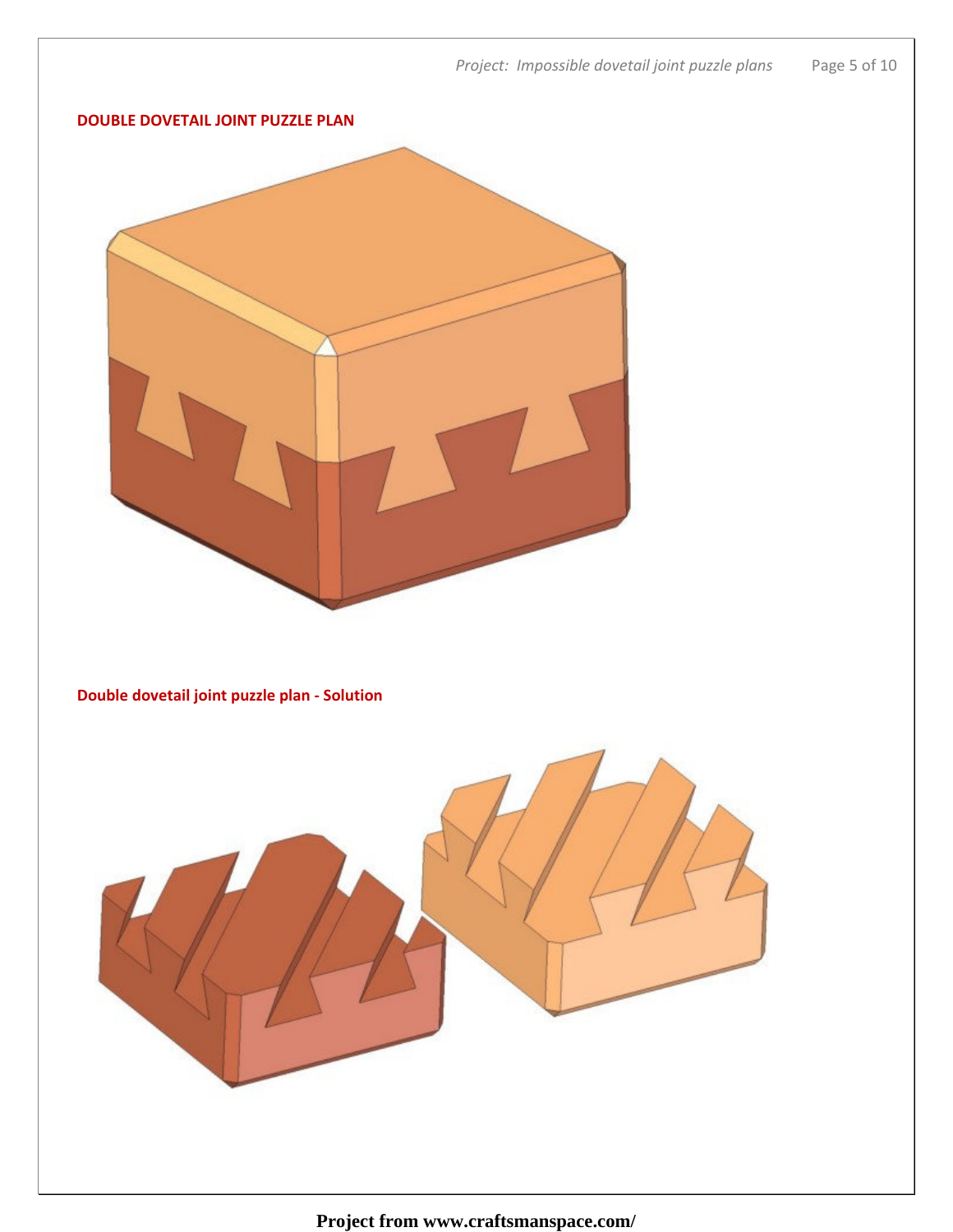Project: Impossible dovetail joint puzzle plans Page 6 of 10

# Double dovetail joint puzzle plan - Part 1

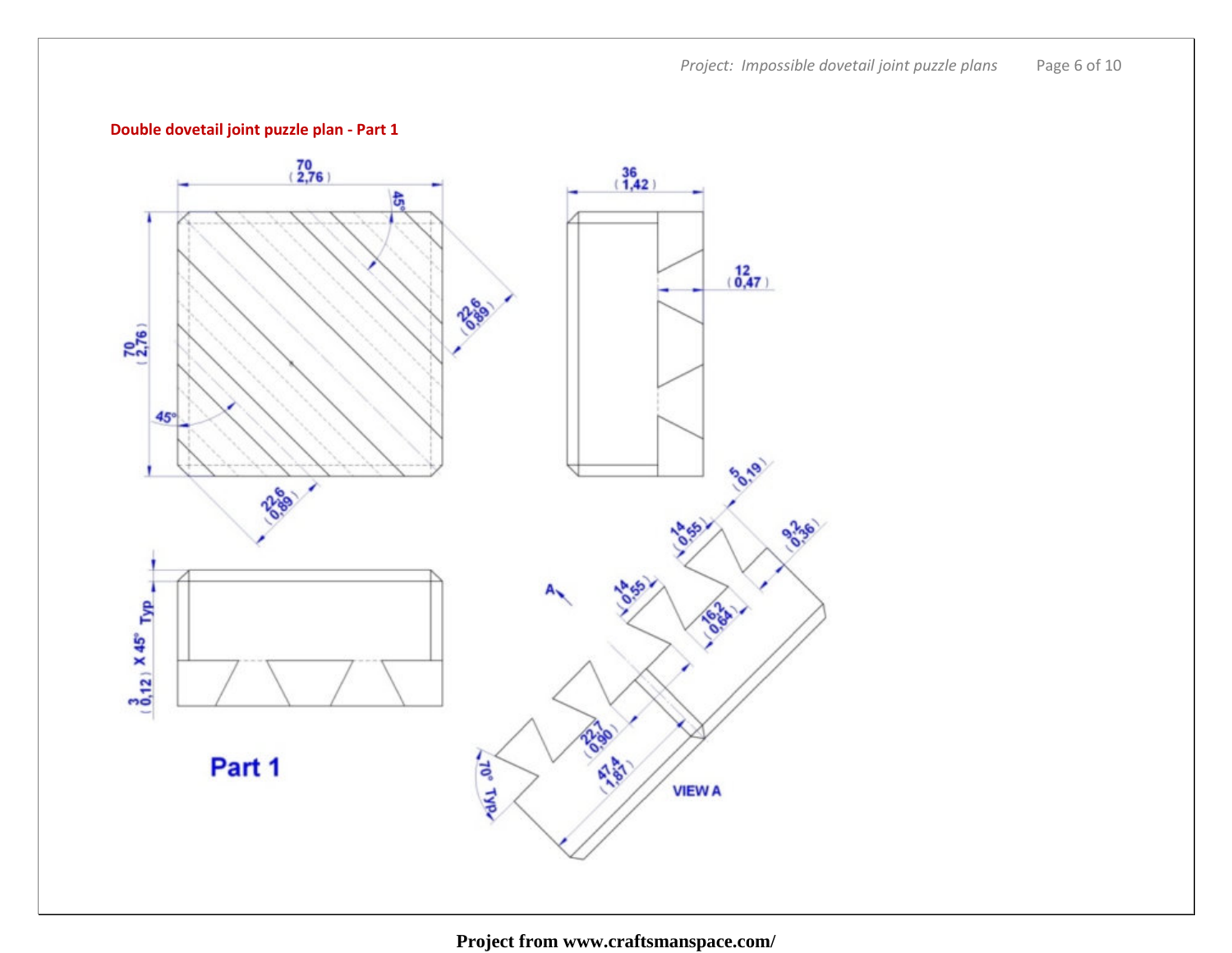Project: Impossible dovetail joint puzzle plans Page 7 of 10

# Double dovetail joint puzzle plan - Part 2

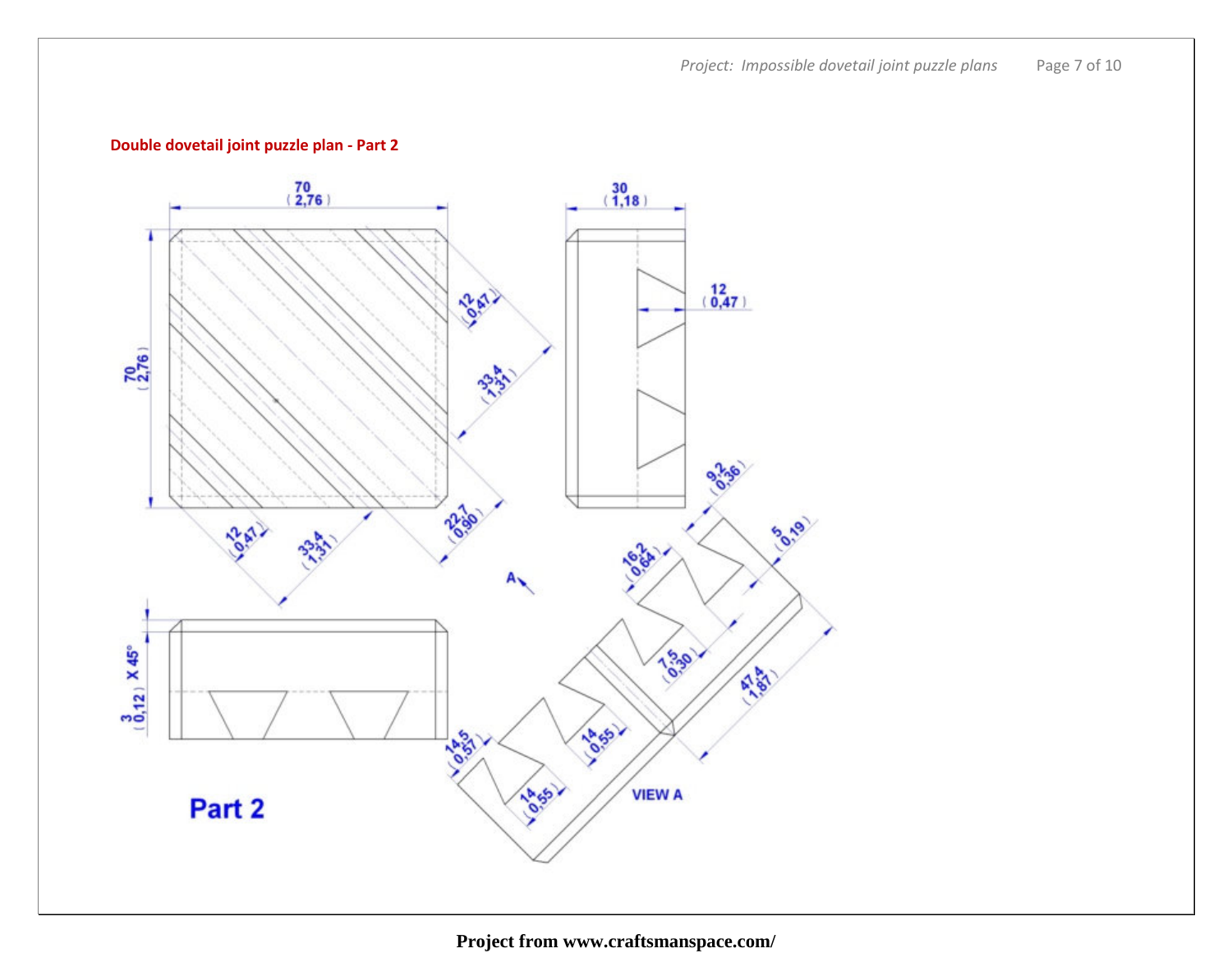

#### TRIPLE DOVETAIL JOINT PUZZLE PLAN



Triple dovetail joint puzzle solution

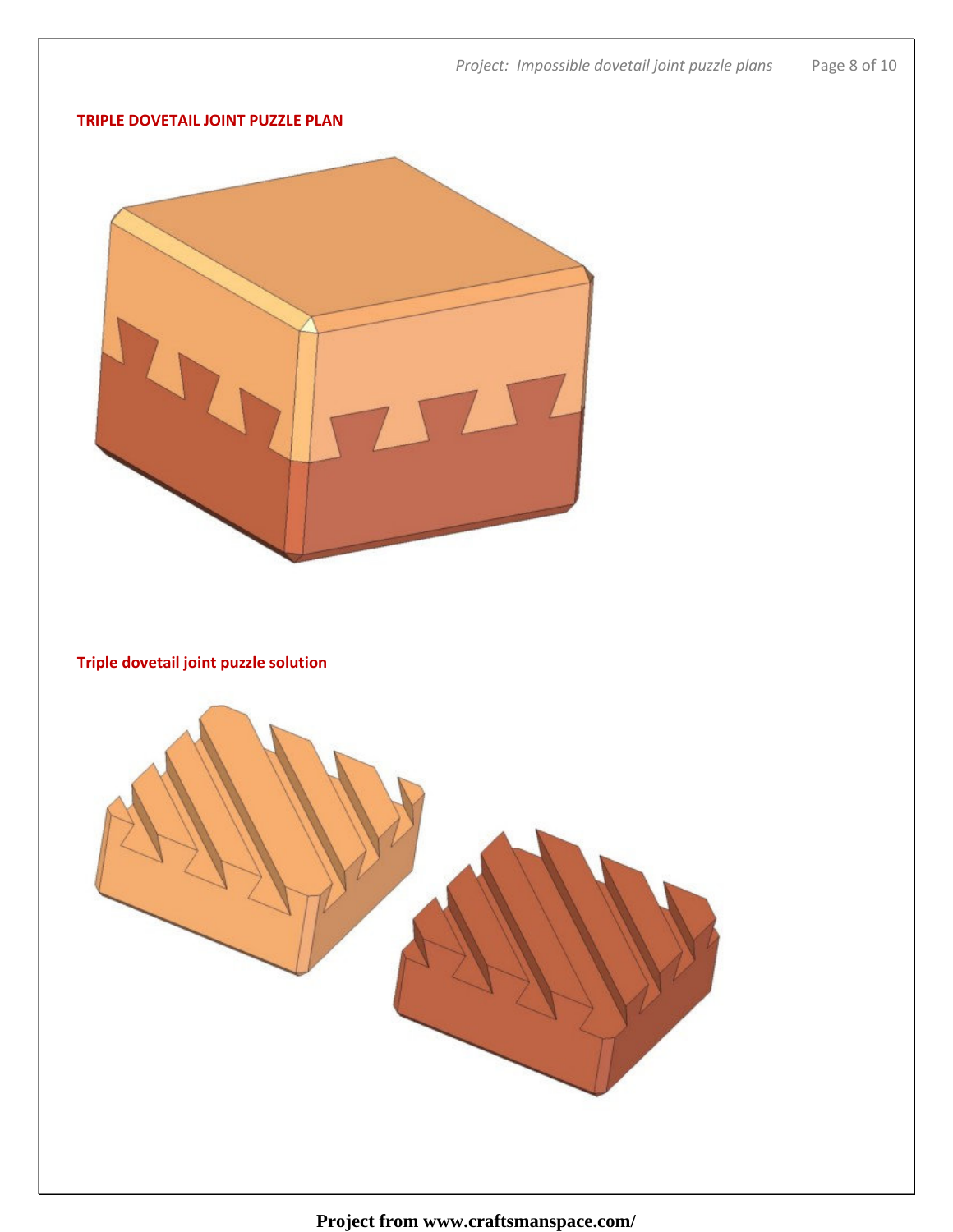Project: Impossible dovetail joint puzzle plans Page 9 of 10

# Triple dovetail joint puzzle part 1